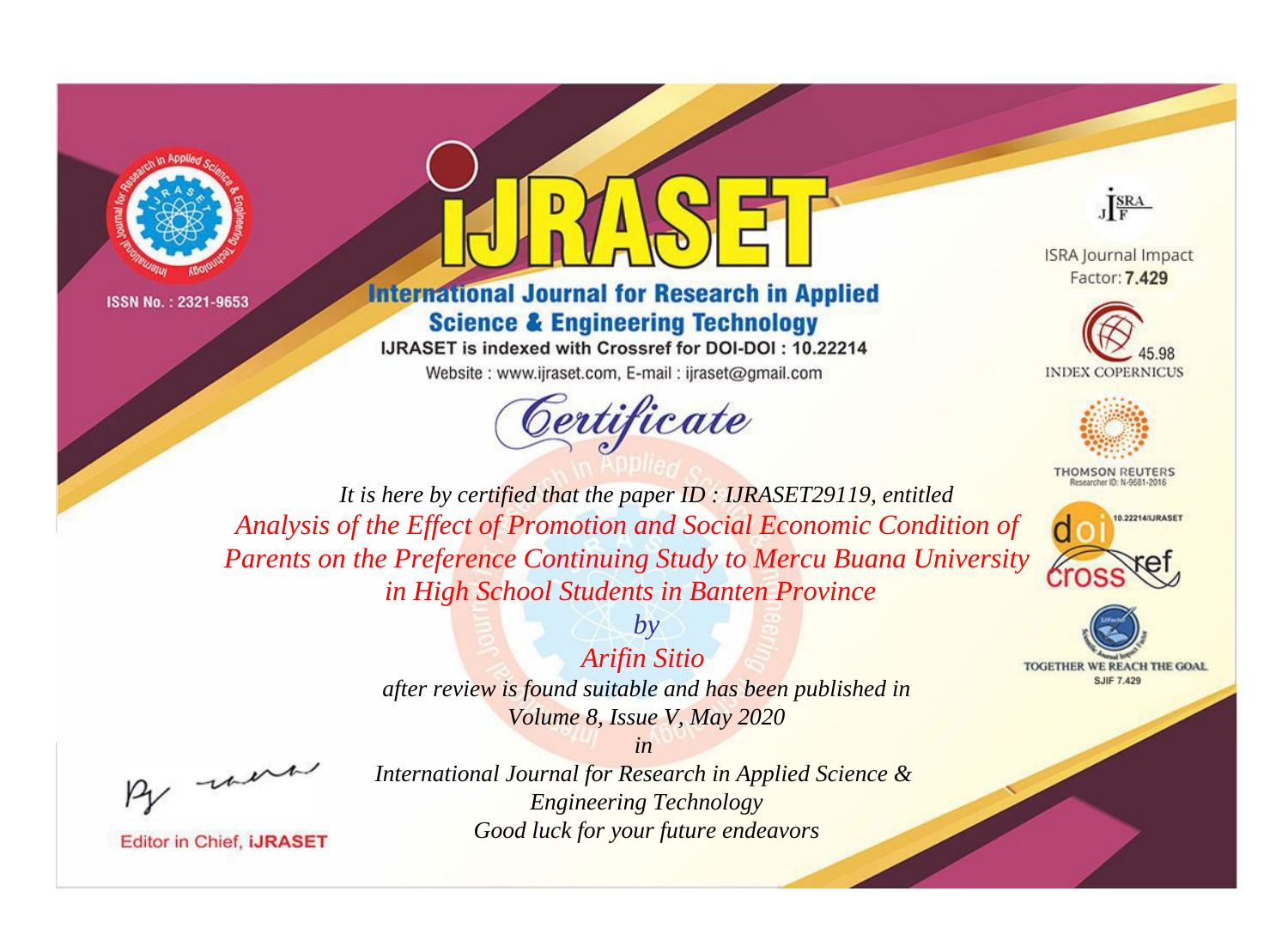



## **International Journal for Research in Applied Science & Engineering Technology**

IJRASET is indexed with Crossref for DOI-DOI: 10.22214 Website: www.ijraset.com, E-mail: ijraset@gmail.com



JF<sub>F</sub>

**ISRA Journal Impact** Factor: 7,429





**THOMSON REUTERS** 



**TOGETHER WE REACH THE GOAL SJIF 7.429** 

*It is here by certified that the paper ID : IJRASET29119, entitled Analysis of the Effect of Promotion and Social Economic Condition of Parents on the Preference Continuing Study to Mercu Buana University in High School Students in Banten Province*

> *Bambang Mulyana after review is found suitable and has been published in*

*by*

*Volume 8, Issue V, May 2020*

*in* 

, un

**Editor in Chief, IJRASET**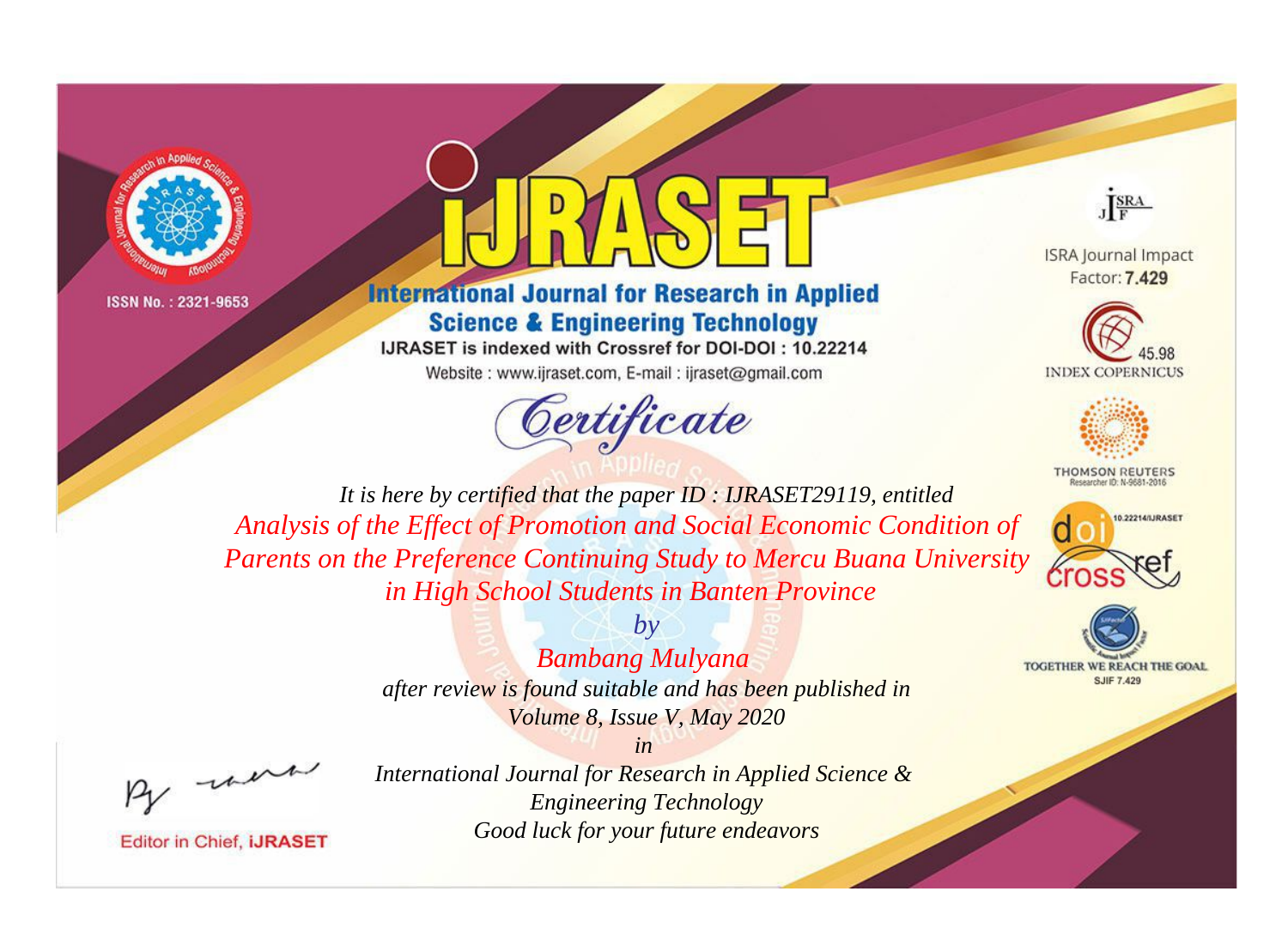



## **International Journal for Research in Applied Science & Engineering Technology**

IJRASET is indexed with Crossref for DOI-DOI: 10.22214 Website: www.ijraset.com, E-mail: ijraset@gmail.com



JF<sub>F</sub>

**ISRA Journal Impact** Factor: 7,429





**THOMSON REUTERS** 



**TOGETHER WE REACH THE GOAL SJIF 7.429** 

*It is here by certified that the paper ID : IJRASET29119, entitled Analysis of the Effect of Promotion and Social Economic Condition of Parents on the Preference Continuing Study to Mercu Buana University in High School Students in Banten Province*



*Bayu Purnama Galuh after review is found suitable and has been published in Volume 8, Issue V, May 2020*

*in* 

, un

**Editor in Chief, IJRASET**